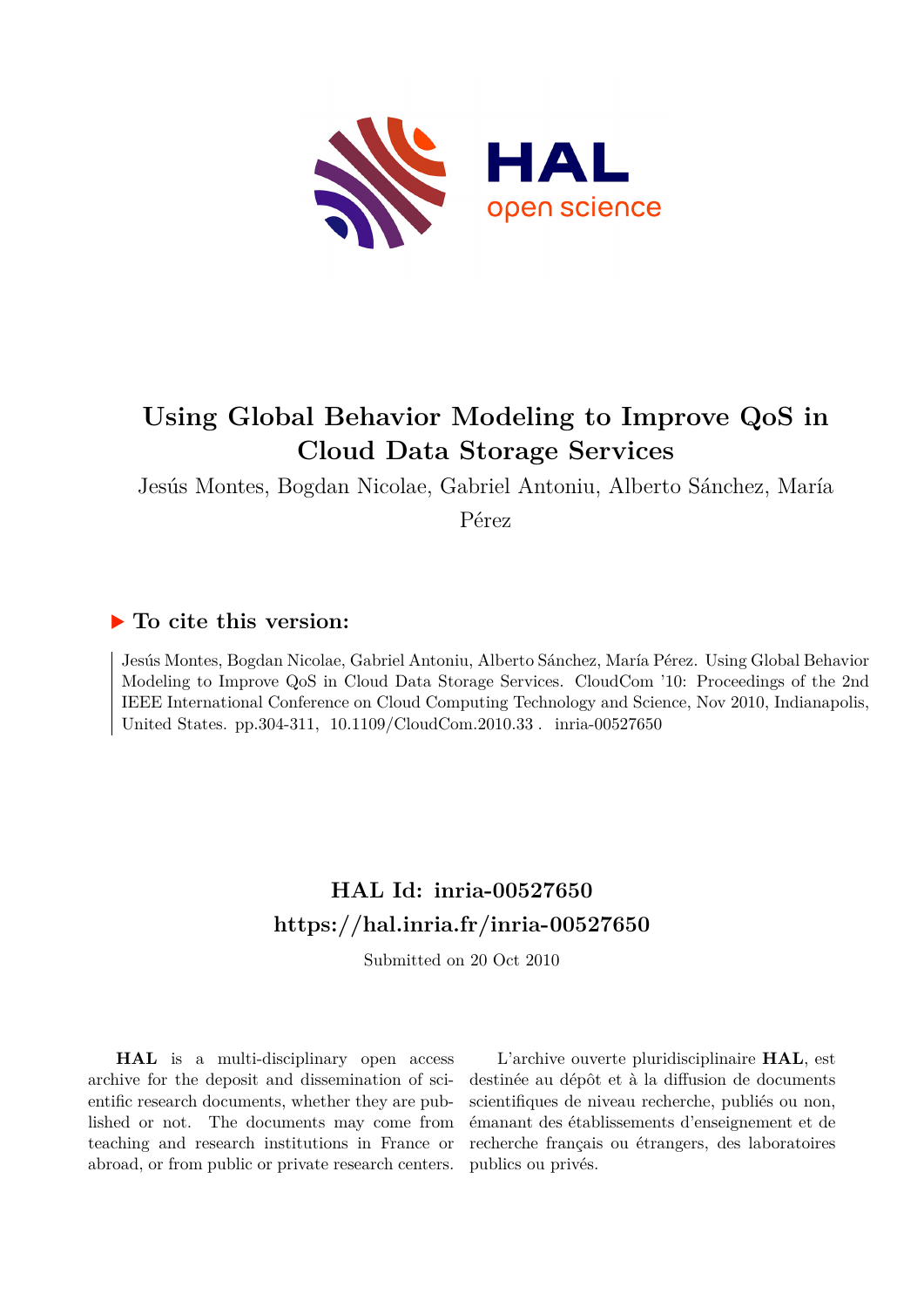# Using Global Behavior Modeling to Improve QoS in Cloud Data Storage Services

Jesús Montes Universidad Politécnica University of Rennes 1 de Madrid Madrid, Spain jmontes@cesvima.upm.es

Bogdan Nicolae IRISA Rennes, France bogdan.nicolae@irisa.fr

Gabriel Antoniu INRIA Rennes Bretagne Atlantique Rennes, France gabriel.antoniu@inria.fr

Alberto Sánchez Universidad Rey Juan Carlos Madrid, Spain alberto.sanchez@urjc.es

María S. Pérez Universidad Politécnica de Madrid Madrid, Spain mperez@fi.upm.es

*Abstract*—The cloud computing model aims to make largescale data-intensive computing affordable even for users with limited financial resources, that cannot invest into expensive infrastructures necesssary to run them. In this context, MapReduce is emerging as a highly scalable programming paradigm that enables high-throughput data-intensive processing as a cloud service. Its performance is highly dependent on the underlying storage service, responsible to efficiently support massively parallel data accesses by guaranteeing a high throughput under heavy access concurrency. In this context, quality of service plays a crucial role: the storage service needs to sustain a stable throughput for each individual accesss, in addition to achieving a high aggregated throughput under concurrency. In this paper we propose a technique to address this problem using component monitoring, application-side feedback and behavior pattern analysis to automatically infer useful knowledge about the causes of poor quality of service and provide an easy way to reasonin about potential improvements. We apply our proposal to BlobSeer, a representative data storage service specifically designed to achieve high aggregated throughputs and show through extensive experimentation substantial improvements in the stability of individual data read accesses under MapReduce workloads.

#### I. INTRODUCTION

The emerging cloud computing model [1], [2] is gaining serious interest from both industry and academia for its proposal to view the computation as a utility rather than a capital investment. According to this model, users do not buy and maintain their own hardware, nor have to deal with complex large-scale application deployments and configurations, but rather rent such resources as a service, paying only for what is needed to solve their problem and nothing more.

In this context, applications that perform complex data processing (data mining, online transaction record management, simulations, etc.), initially reserved to governments and large corporations that could afford the underlying infrastructures to run them, now become accessible to a large public. In order to achieve scalable data processing performance, several paradigms have been proposed, such as MapReduce [3] and Dryad [4]. MapReduce quickly gained popularity and was hailed as a revolutionary new platform for large-scale, massively parallel data processing [5], attracting attention in the role as a service to be offered on the clouds [6].

Since MapReduce applications are mostly data-intensive, a

critical component in this context is the underlying storage service, which needs to deliver a *high aggregated throughput* even under a heavy data access concurrency generated when the service runs for a very large number of clients. On clouds however, this alone is not sufficient, as multiple users share the same infrastructure and need *quality-of-service* guarantees. The data storage service must not only be able to sustain a high aggregated throughput under heavy access concurrency, but also guarantee a *stable throughput for each individual data access*.

In this paper we focus on improving storage services running on clouds to deliver a stable throughput for indivdual data transfers while still achieving a high aggregated throughput. A stable throughput guarantee is however an inherently difficult task, because a large number of factors is involved.

First, MapReduce frameworks run on infrastructures comprising thousands of commodity hardware components. In this context, failures are rather the norm than the exception. Since faults cause drops in performance, *fault tolerance* becomes a critical aspect of throughput stability. Second, complex data access patterns are generated that are likely to combine periods of intensive I/O activity with periods of relative less intensive I/O activity throughout runtime. This has a negative impact on throughput stability, thus *adaptation to access pattern* is a crucial issue as well.

The sheer complexity of both the state of the hardware components and the data access pattern makes reasoning about fault tolerance and adaptation to access pattern difficult, since it is not feasible to find non-trivial dependencies manually. Therefore, it is important to automate the process of identifying and characterizing the circumstances that bring the storage service in a state where there are significant fluctuations in the sustained throughput and to take appropriate action to stabilize the system. This paper proposes an innovative approach to this problem. We summarize our contributions as follows:

We define a general methodology based on *component monitoring*, *application-side feedback* and *behavior pattern analysis* in order to discover and characterize the situations that lead to fluctuations of individual data access throughput. Our approach implicitly adapts itself to the hardware configuration of the infrastructure, failure rate and data access pattern of the application. We then apply our proposal to improve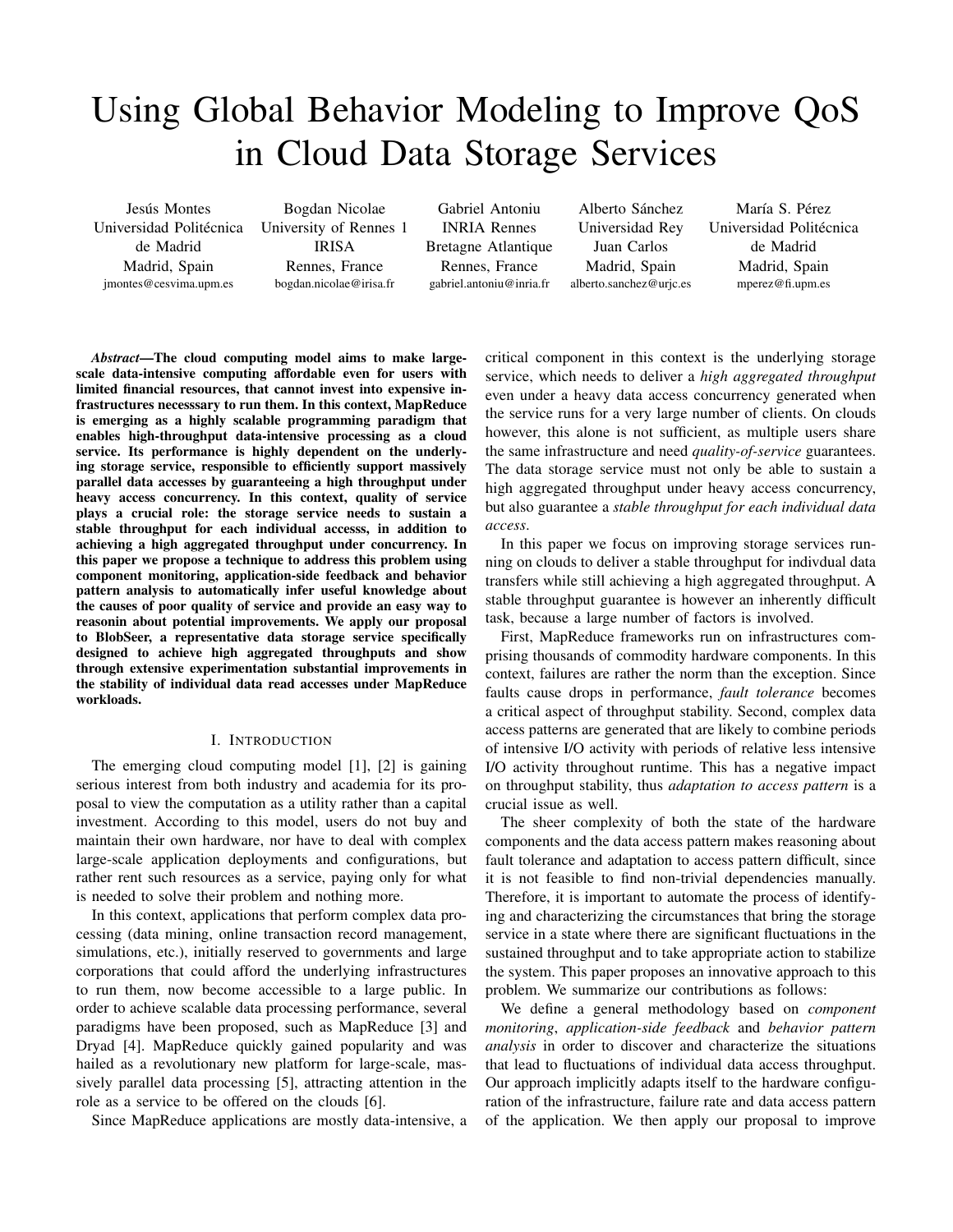*BlobSeer* [7], [8], a data management service specifically designed to address the needs of data-intensive applications. BlobSeer is now subject to integration efforts with state-of-theart cloud toolkits such as Nimbus [9]. Finaly, we perform extensive experimentations in hard conditions: highly-concurrent data access patterns, for long periods of service uptime, while supporting failures of the physical storage components. We validate our approach by demonstrating substantial improvements in individual throughput stability.

#### II. PROPOSAL

#### *A. Overview*

We propose a general approach to automate the process of identifying and characterizing the events that cause significant fluctuations in the sustained throughput of individual I/O transfers. This enables the storage service to take appropriate action in order to stabilize the system. We rely on three key principles:

*In-depth monitoring:* The storage service is usually deployed on large-scale infrastructures comprising thousands of machines, each of which is prone to failures. Such components are characterized by a large number of parameters, whose values need to be measured in order to describe the state of the system at a specific moment in time. Since data-intensive applications generate complex access-pattern scenarios, it is not feasible to predetermine what parameters are important and should be monitored, as this limits the potential to identify non-obvious bottlenecks. Therefore, it is important to collect as much information as possible about each of the components of the storage service.

*Application-side feedback:* While extensive monitoring of the system helps to accurately define its state at a specific moment in time, it is not enough to accurately identify a situation where the throughput of individual I/O transfers fluctuates, because the perceived quality of service from the application point of view remains unknown. For example, in the context of MapReduce applications, monitoring the network traffic is not enough to infer the throughput achieved for each task, because the division of each job into tasks remains unknown to the storage service. Therefore, it is crucial to gather dynamically feedback from the upper layers that rely on the storage service in order to decide when the system performs satisfactory and when it does not.

*Behavior pattern analysis:* Extensive monitoring information gives a complete view of the behavior of the storage service in time. Using the feedback from the upper layers, it is also possible to determine when it performed satisfactory and when it performed poorly. However, the complexity of the behavior makes direct reasoning about the causes of potential bottlenecks not feasible. Intuitively, explaining the behavior is much easier if a set of behavior patterns can be identified, which can be classified either as satisfactory or not. This is so because once a classification is made, taking action to stabilize the system basically means to predict a poor behavior and enforce a policy to avoid it. The challenge however is to describe the behavior patterns in such a way that they provide

meaningful insight with respect to throughput stability, thus making healing mechanisms easy to implement.

Starting from these principles, we propose a methodology to stabilize the throughput of the storage service as a series of four steps:

*1) Monitor the storage service:* A wide range of parameters that describe the state of each of the components of the storage service is periodically collected during a long period of service up-time. This is necessary in order to reliably approximate the data access pattern generated by the data-intensive application. An important aspect in this context is *fault detection*, as information on when and how long individual faults last is crucial in the identification of behavior patterns.

*2) Identify behavior patterns:* Starting from the monitored parameters, the behavior of the storage service as a whole is classified into behavior patterns. The classification must be performed in such a way that, given the behavior at any moment in time, it unambiguously matches one of the identified patterns. The critical part of this step is to extract meaningful information with respect to throughput stability that describes the behavior pattern. Considering the vast amount of monitoring information, it is not feasible to perform this step manually. Therefore, an automated knowledge discovery method should be applied. For this purpose, we adapted a global behavior modeling technique [10], [11] to identify and describe the behavior patterns in our context. Specific details are provided in Section II-B.

*3) Classify behavior patterns according to feedback:* In order to identify a relationship between behavior patterns and stability of throughput, the application-side feedback with respect to the perceived quality of service is analyzed. More specifically, for each data transfer a series of performance metrics as observed by the upper layers is gathered. These performance metrics are then aggregated for all data transfers that occurred during the period in which the behavior pattern was exhibited. The result of the aggregation is a score that is associated to the behavior pattern and indicates how desirable the behavior pattern is.

Once the classification has been performed, transitions from desirable states to undesirable states are analyzed in order to find the reason why the storage service does not offer a stable throughput any longer. This step involves user-level interpretation and depends on the quality of the generated behavior model.

*4) Predict and prevent undesired behavior patterns:* Finally, understanding the reasons for each undesired behavior enables the implementation of prediction and prevention mechanisms accordingly. More specifically, for each undesirable state, the preconditions that trigger a transition to it are determined. Using this information, a corresponding policy is enabled, capable of executing a special set of rules while these preconditions are satisfied. These rules are designed to prevent this transition to occur or, if this is not possible, to mitigate the effects of the undesired state. It is assumed that the application is monitored throughout its execution and the storage service has accessed to the monitoring information.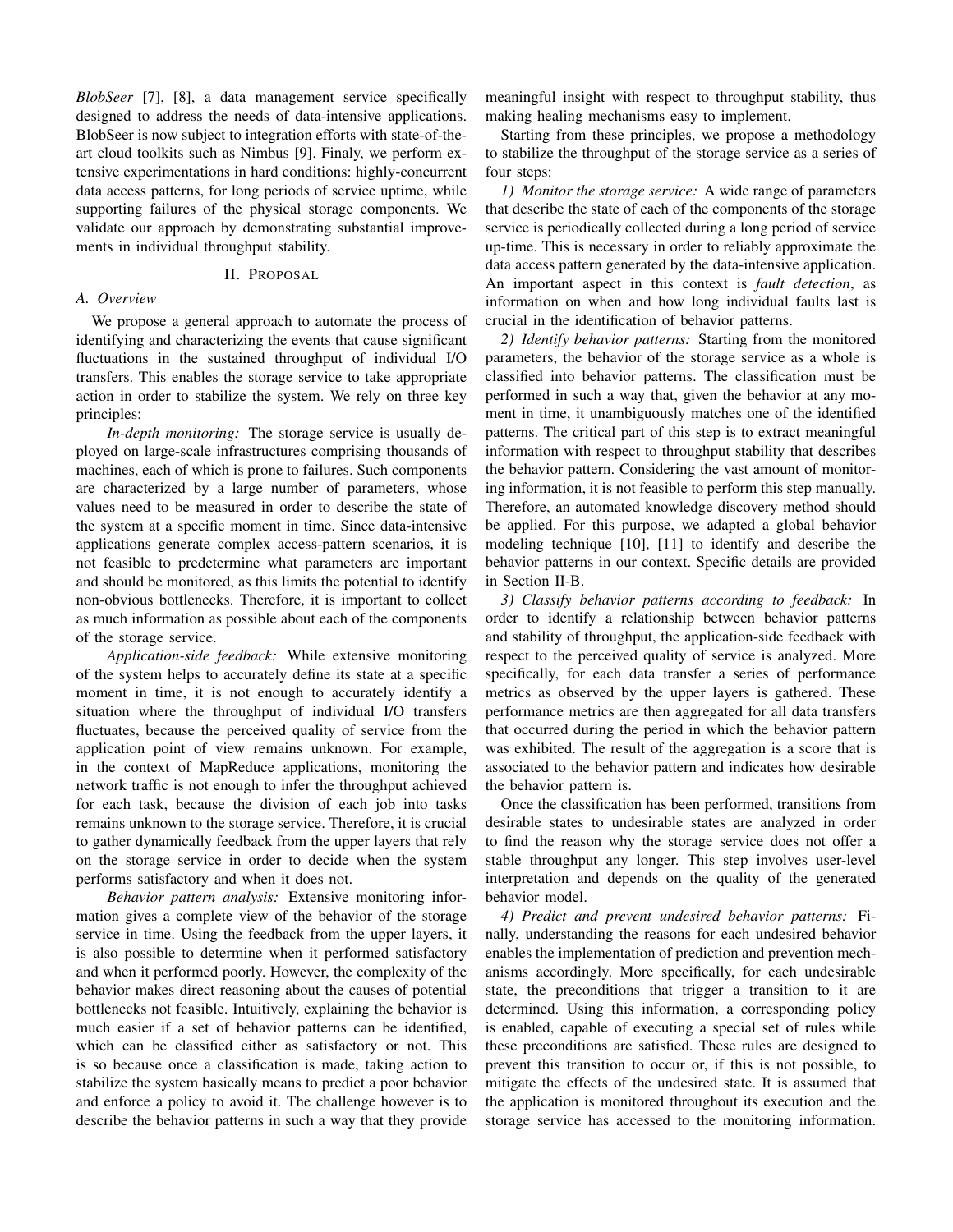This makes the service able to predict when an undesirable behavior is about to happen and to activate the corresponding policy.

To illustrate our approach, we have chosen *BlobSeer* [7] as a representative storage service for MapReduce data-intensive applications. Our choice is mainly motivated by the ability of BlobSeer to sustain a *high throughput under heavy access concurrency* significantly better [8] than HDFS [12], the default storage backend for the Hadoop [13] MapReduce framework, largely used on today's cloud platforms. While BlobSeer leverages the underlying networking infrastructure better, this also increases the likelihood of components being stretched to their limits and consequently the likelihood of variations of individual data-access throughput being noticed. BlobSeer is now subjects to integration efforts with the Nimbus [9] cloud toolkit, in cooperation with the Nimbus team.

#### *B. GloBeM: Global Behavior Modeling*

In order to identify and describe the behavior patterns of the storage service approach to model the global behavior of large-scale distributed systems [10], [11] (from now on it will be named *GloBeM*). Its main objective is to build an abstract, descriptive model of the global system state. This enables the model to implicitly describe the interactions between entities, which has the potential to unveil non-trivial dependencies significant for the description of the behavior, which otherwise would have gone unnoticed.

GloBeM follows a set of procedures in order to build such a model, starting from monitoring information that corresponds to the observed behavior. These basic monitoring data are then aggregated into *global monitoring parameters*, representative of the global system behavior instead of each single resource separately. This aggregation can be performed in different ways, but it normally consists in calculating global statistic descriptors (mean, standard deviation, skewness, kurtosis, etc.) values of each basic monitoring parameter for all resources present. This ensures that global monitoring metrics are still understandable from a human perspective. This global information undergoes a complex analysis process in order to produce a global behavior representation. This process is strongly based on machine learning and other knowledge discovery techniques, such as virtual representation of information systems [14], [15]. A behavior model presents the following characteristics:

*Finite state machine:* The model can be expressed as a finite state machine, with specific states and transitions. The number of states is generally small (between 3 and 8).

*State characterization based on monitoring parameters:* The different system states are expressed in terms of the original monitoring parameters. This ensures that its characteristics can be understood and directly used for management purposes.

*Extended statistical information:* The model is completed with additional statistic metrics, further expanding the state characterization.

#### *C. BlobSeer*

BlobSeer is an efficient distributed data management service specifically designed to deliver a high throughput under heavy access concurrency. Data is abstracted in BlobSeer as huge sequences of bytes called *BLOBs* (*Binary Large OBjects*). Each BLOB is manipulated through a simple versioning access interface that enables fine-grained reads, writes and appends of subsequences of bytes from/to the BLOB.

Three key design factors enable BlobSeer to achieve a high throughput under heavy access concurrency: *data striping*, *distributed metadata management* and *versioning-based concurrency control*.

*Data striping:* Each BLOB is split into *chunks* that are distributed among *data providers*, which are responsible to store the chunks. To maintain data availability in spite of failures, each chunk is replicated on multiple distinct providers. A configurable chunk distribution strategy is employed when writes and appends are issued in order to optimize chunk placement in such way that accesses to different chunks are as much as possible handled by different machines, effectively distributing the I/O workload.

*Metadata decentralization:* BlobSeer uses a distributed metadata management scheme to avoid the bottleneck of accessing the same centralized node and prevent a single point of failure.

*Versioning-based concurrency control:* Writes and appends to a BLOB never modify its contents, but rather generate a new snapshot of it that looks and acts like the original BLOB save for the applied update. Only the difference is physically stored, with unmodified parts shared. This approach enables the concurrency control to isolate updates in their own snapshot, thus avoiding the need for synchronization significantly better than lock-based approaches, which greatly improves achieved throughput.

#### *D. Applying our approach to BlobSeer*

We illustrate our approach by implementing the proposed methodology for BlobSeer, as presented in Figure 1. For simplification purposes, we assume the only components of BlobSeer that can cause bottlenecks are the data providers. This is a reasonable assumption, as most of the I/O load falls on the data providers, while metadata is managed in a distributed fashion and incurs a minimal overhead [7]. For this reason, monitoring is performed for the data providers only.

*1) Monitor the data providers:* We periodically collect a wide range of parameters that describe the state of each data provider of the BlobSeer instance. For this task we use GMonE [16], a monitoring framework for large-scale distributed systems based on the *publish-subscribe* paradigm.

GMonE runs a process called *resource monitor* on every node to be monitored. Each such node publishes monitoring information to one or more *monitoring archives* at regular time intervals. These monitoring archives act as the subscribers and gather the monitoring information in a database, constructing a historical record of the system's evolution.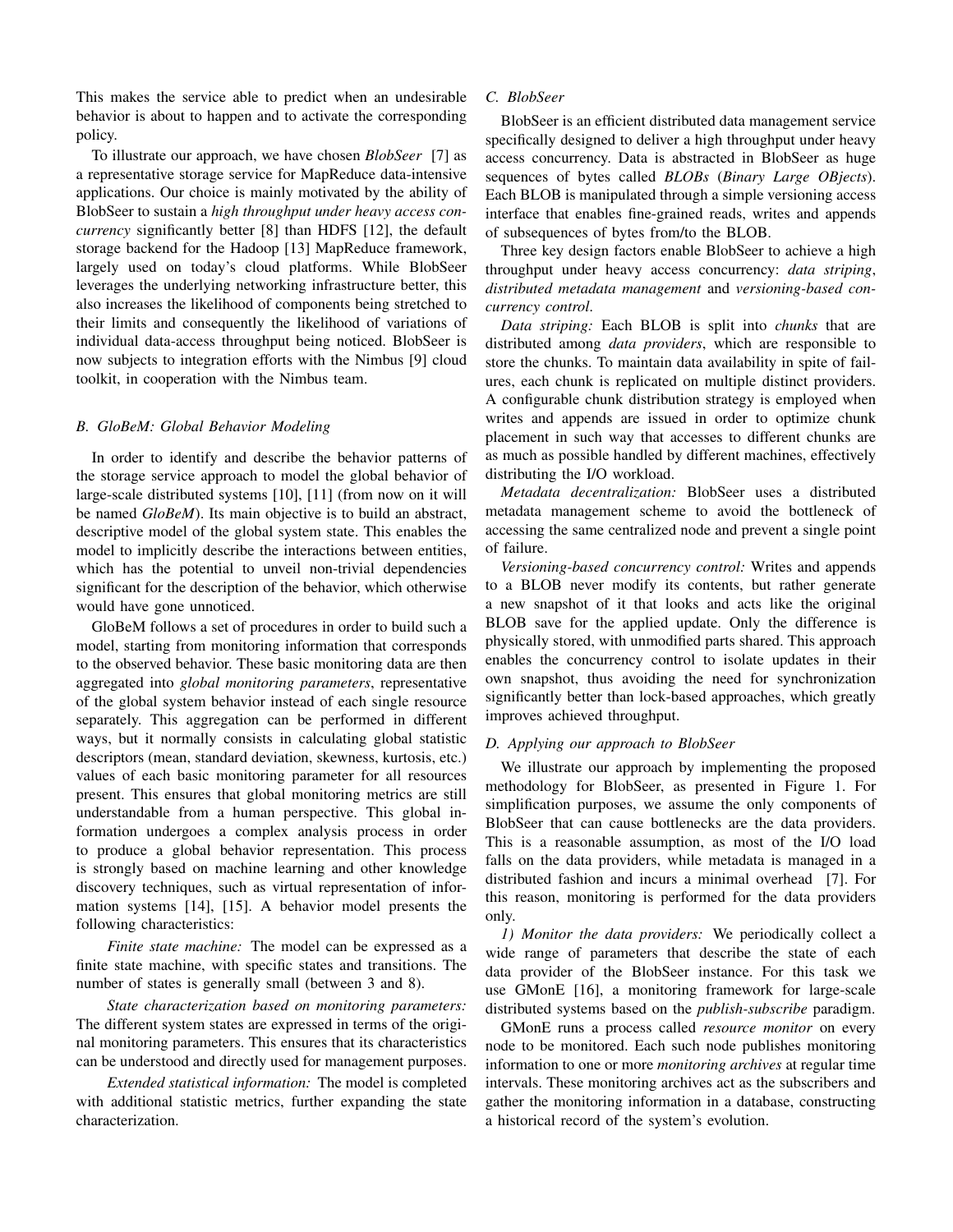

Fig. 1. Our approach applied: Stabilizing throughput in BlobSeer

The *resource monitors* can be customized with *monitoring plugins*, which can be used to adapt the monitoring process to a specific scenario by selecting relevant monitoring information. We developed a plug-in for BlobSeer that is responsible for monitoring each provider and pushing the following parameters into GMonE: number of read operations, number of write operations, free space available, CPU load and memory usage. These parameters represent the state of the provider at any specific moment in time. Every node running a data provider publishes this information each 45 seconds to a single central *monitoring archive* that stores the monitoring information for the whole experiment.

Once the monitoring information is gathered, an aggregation process is undertaken: mean and standard deviation values are calculated for each of the five previous metrics. Additionally, unavailable data providers (due to a failure) are also included as an extra globally monitored parameter. We call the result of the gathering and aggregation the global history record of the behavior of BlobSeer.

*2) Identify behavior patterns:* The historical data mentioned above is then fed into GloBeM in order to classify the behavior of BlobSeer as a whole into a set of states, each corresponding to a behavior pattern. Thanks to GloBeM, this process is fully automated and we obtain a comprehensive characterization of the states in terms of the most important parameters that contribute to it.

*3) Classify behavior patterns according to feedback:* For each data transfer, we consider as relevant client-side quality of service indicators (i) the effective observed throughput and (ii) the number of times the operation was interrupted by a fault and had to be restarted. This information is logged for each data transfer, averaged for each state of the behavior model and then used to classify the states into desirable states that offer good performance to the clients and undesirable states that offer poor performance to the clients.

*4) Predict and prevent undesired behavior patterns:* Finally, the challenge is to improve the behavior of BlobSeer in such way as to avoid undesirable states. This step is

completely dependent on the behavioral analysis of the model generated by GloBeM. Since the model is tightly coupled with the application data-access pattern, the infrastructure used to deploy BlobSeer and the corresponding failure model, we detail this step for each of our experiments separately in Section IV.

#### III. EXPERIMENTAL SETUP

*A. Application scenario: MapReduce data gathering and analysis*

We evaluate the effectiveness of our approach for simulated MapReduce workloads that correspond to a typical dataintensive computing scenario on clouds: continuously acquiring (and possibly updating) very large datasets of unstructured data while performing large-scale computations over the data.

For example, a startup might want to invest money into a cloud application that crawls the web in search for new text content such as web pages in order to build aggregated statistics and infer new knowledge about a topic of interest.

In this context, simulating the corresponding MapReduce workloads involves two aspects: i) a write access pattern that corresponds to constant data gathering and maintenance of data in the system and ii) a read access pattern that corresponds to the data processing (in most cases the final result of the data processing are small aggregated values that generate negligible writes; moreover, intermediate data is not stored persistently by MapReduce).

*Write access pattern:* As explained in [17], managing a very large set of small files is not feasible. Therefore, data is typically gathered in a few files of great size. Moreover, experience with data-intensive applications has shown that these very large files are generated mostly by appending records concurrently and seldom overwriting any record. To reproduce this behavior in BlobSeer, we create a small number of BLOBs and have a set of clients (corresponding to "map" tasks) generate and write random data concurrently to the BLOBs. Each client predominantly appends and occasionally overwrites chunks of 64 MB to a randomly selected BLOB at random time intervals, sleeping meanwhile. The frequency of writes corresponds to an overall constant write pressure of 1MB/s on each of the data provides of BlobSeer throughout the duration of the experiment and corresponds to the maximal rate that a single web crawler process can achieve under normal circumstances.

*Read access pattern:* In order to model the data processing aspect, we simulate MapReduce applications that scan the whole dataset in parallel and compute some aggregated statistics about it. This translates into a highly concurrent read access pattern to the same BLOB. We implemented clients that perform parallel reads of chunks of 64MB (which is the default chunk size used in Hadoop MapReduce) from the same BLOB version and then simulate a "map phase" on this data by keeping the CPU busy. Globally, we strive to achieve an average I/O time to computation time ratio of 1:7, which is intended to account for the CPU time of both the "map phase" and the "reduce phase".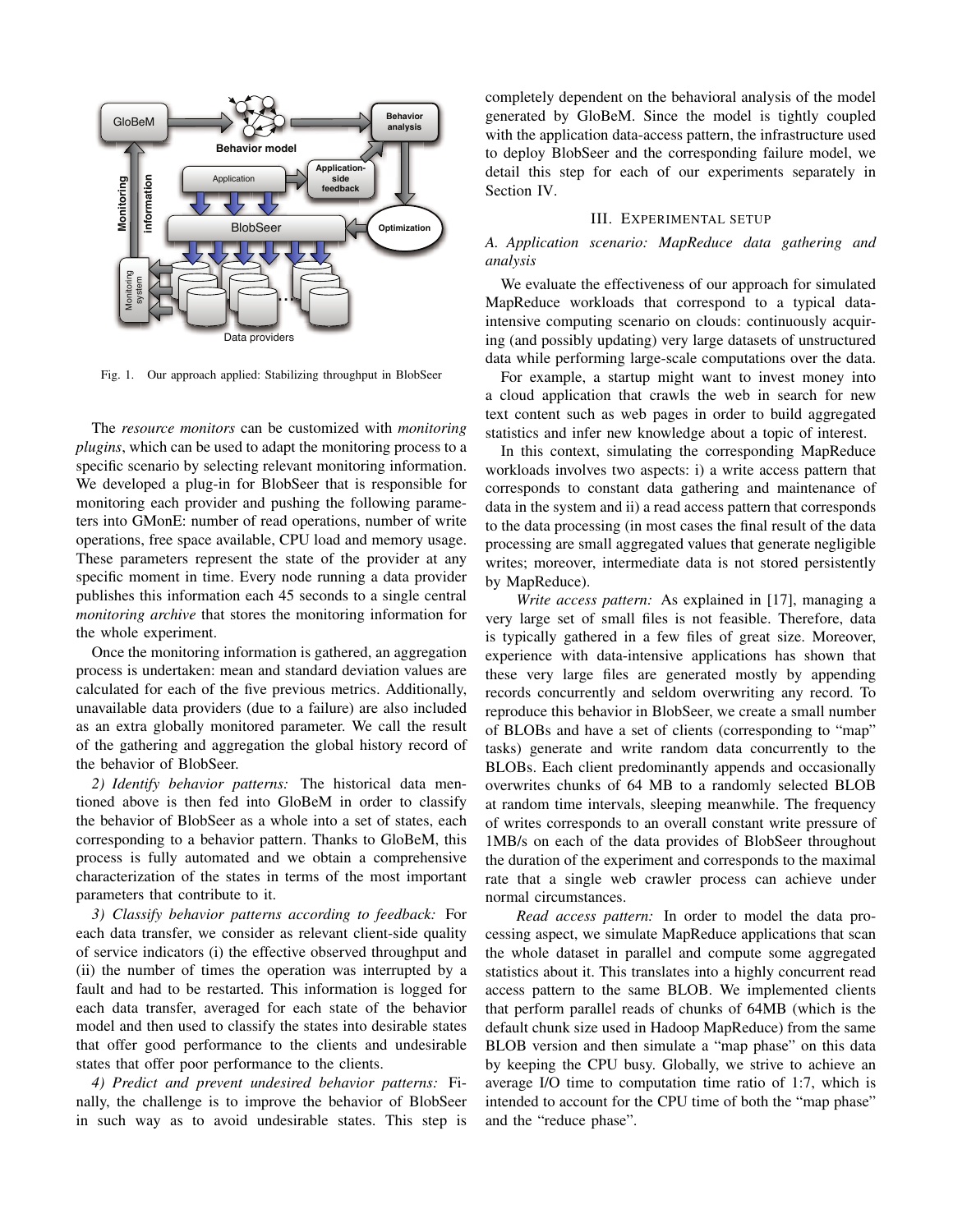We execute both the data gathering and data processing concurrently in order to simulate a realistic setting where data is constantly analyzed while updates are processed in the background. We implemented the clients in such a way as to target an overall write to read ratio of 1:10. This comes from the fact that in practice multiple MapReduce passes over the same data are necessary to achieve the final result.

#### *B. Platform description*

We performed our experiments on Grid'5000 [18], a highly configurable and controllable experimental platform for grid and cloud research. We used 130 of the nodes of Lille cluster and 275 of the nodes of Orsay cluster. The nodes are outfitted with x86 64 CPUs, and 2 GB of RAM. We measured raw buffered reads from the hard drives at 61.8MB/s on Lille and 53.2 MB/s on Orsay, using the *hdparm* utility. Inter-node bandwidth is 1 Gbit/s (we measured 117.5 MB/s for TCP endto-end sockets with MTU of 1500 B) and latency is 0.1 ms.

MapReduce-style computing systems are traditionally running on commodity hardware, collocating computation and storage on the same physical box. However, recent proposals advocate the use of converged networks to decouple the computation from storage in order to enable a more flexible and efficient datacenter design [19]. Since both approaches are used by cloud providers, we evaluate the benefits of applying global behavior modeling to BlobSeer in both scenarios. For this purpose, we use the Lille cluster to model collocation of computation and storage node by codeploying a client process with a data provider process on the same node, and the Orsay cluster to model decoupled computation and storage by running the client and the data provider on different nodes. In both scenarios we deploy on each node a GMonE resource monitor that is responsible to collect the monitoring data throughout the experimentation. Further, in each of the clusters we reserve a special node to act as the GMonE monitoring archive that collects the monitoring information from all resource monitors. We will refer from now on to the scenario that models collocation of computation and storage on the Lille cluster simply as *setting A* and to the scenario that models decoupled computation and storage on the Orsay cluster as *setting B*.

#### *C. Simulating node failures*

Since real large-scale distributed environments are subject to failures, we implemented a data provider failure-injection framework that models failure patterns observed in real largescale systems build from commodity hardware that run for long periods of time. We use the multi-state resource availability characterization study described in [20] in order to generate random failure scenarios for our experiments.

#### IV. RESULTS

We perform a multi-stage experimentation that involves: (i) running an original BlobSeer instance under the dataintensive access pattern and failure scenario described, (ii) applying our approach to analyze the behavior of BlobSeer and

TABLE I GLOBAL STATES - SETTING A

| parameter         | State 1 | State 2 | State 3 | State 4 |
|-------------------|---------|---------|---------|---------|
| Avg. read ops.    | 68.9    | 121.2   | 60.0    | 98.7    |
| Read ops stdev.   | 10.5    | 15.8    | 9.9     | 16.7    |
| Avg. write ops.   | 43.2    | 38.4    | 45.3    | 38.5    |
| Write ops stdev.  | 4.9     | 4.7     | 5.2     | 7.4     |
| Free space stdev. | 3.1e7   | 82.1e7  | 84.6e7  | 89.4e7  |
| Nr. of providers  | 107.0   | 102.7   | 96.4    | 97.2    |

TABLE II GLOBAL STATES - SETTING B

| parameter         | State 1 | State 2 | State 3 |
|-------------------|---------|---------|---------|
| Avg. read ops.    | 98.6    | 202.3   | 125.5   |
| Read ops stdev.   | 17.7    | 27.6    | 21.9    |
| Avg. write ops.   | 35.2    | 27.5    | 33.1    |
| Write ops stdev.  | 4.5     | 3.9     | 4.5     |
| Free space stdev. | 17.2e6  | 13.0e6  | 15.5e6  |
| Nr. of providers  | 129.2   | 126.2   | 122.0   |

identify potential improvements and finally (iii) running an improved BlobSeer instance in the same conditions as the original instance, comparing the results and proving that the improvement hinted by the proposed methodology was indeed successful in raising the performance of BlobSeer. This multistage experimentation is performed for both settings A and B described in Section III.

*1) Running the original BlobSeer instance:* We deploy a BlobSeer instance in both settings A and B and monitor it using GMonE. Both experimental settings have a fixed duration of 10 hours. During the experiments, the data-intensive workload accessed a total of  $\simeq 11TB$  of data on setting A, out of which  $\simeq 1.3TB$  were written and the rest read. Similarly, a total of  $\simeq$  17*TB* of data was generated on setting B, out of which  $\simeq 1.5TB$  were written and the rest read.

*2) Performing the global behavior modeling:* We apply GloBeM both for setting A and setting B in order to generate the corresponding global behavior model. Each of the identified states of the model corresponds to a specific behavior pattern and contains the most significant parameters that characterize the state. Tables I and II show the average values for the most representative parameters of each state, both for setting A and setting B respectively. It is important to remember that these are not all the parameters that were monitored, but only the ones selected by GloBeM as *the most representative*. As can be seen, GloBeM identified four possible states in the case of setting A and three in the case of setting B.

The client-side feedback is gathered from the client logs as explained in Section II-D. Average read bandwidths for each of the states are represented in Table III for both settings A and B.

TABLE III AVERAGE READ BANDWIDTH

| Scenario       | State 1 | State 2 | State 3 | State 4 |
|----------------|---------|---------|---------|---------|
| Setting A      | 24.2    | 20.1    | 31.5    | 23.9    |
| Setting B      | 50.7    | 35.0    | 47.0    |         |
| units are MB/s |         |         |         |         |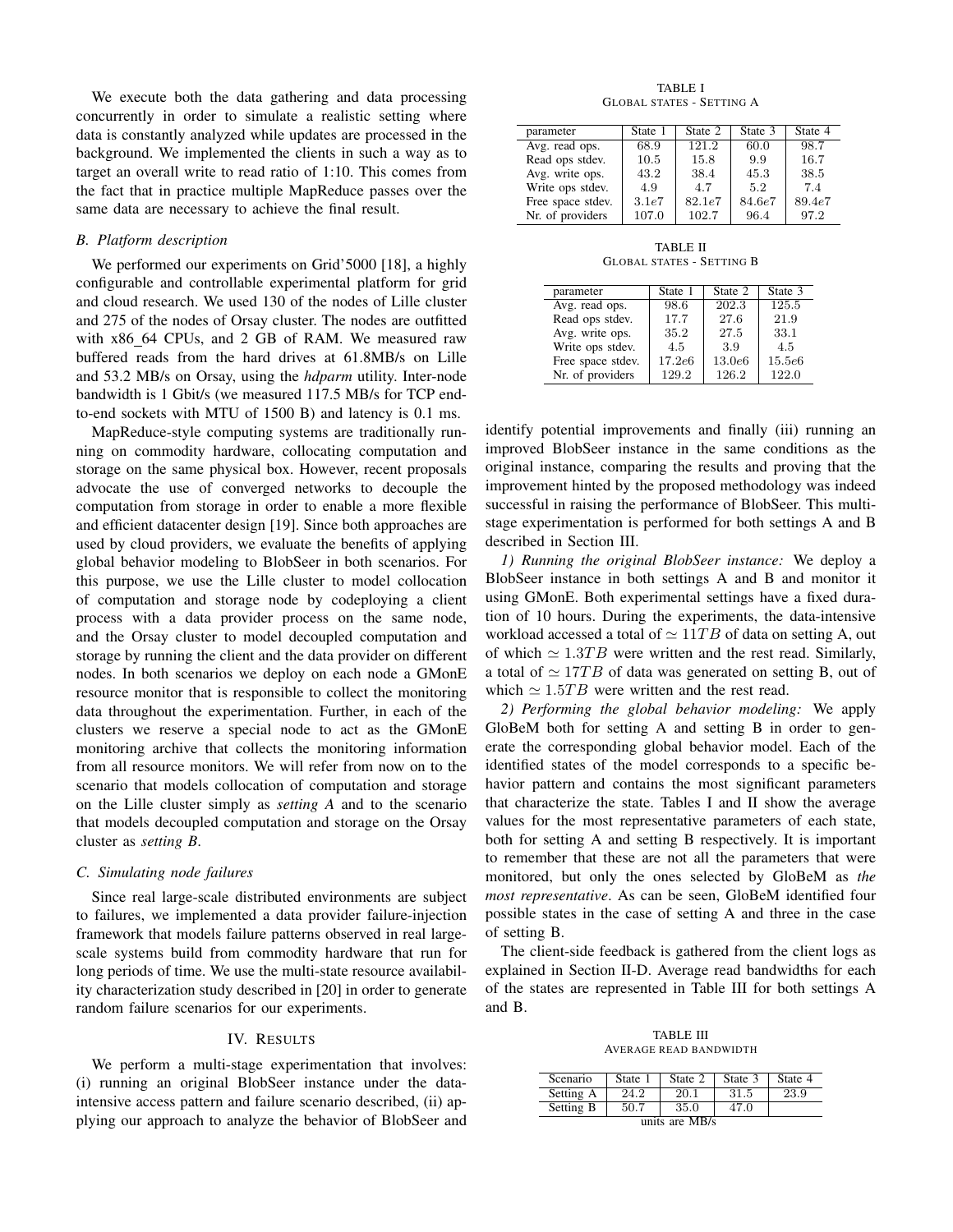

Fig. 2. Read faults: states are represented with different point styles

Figures 2(a) and 2(b) depict evolution in time of the total number of read faults as observed by the clients for both scenarios. At this point it is important to remember that these are client related data and, therefore, neither read bandwidth nor failure information was available to GloBeM when identifying the states. Nevertheless, the different global patterns identified correspond to clearly different behavior in terms of client metrics, as Table III and Figures 2(a) and 2(b) show.

As previously described, the GloBeM analysis generated two global behavior models, each one corresponding to the behavior of BlobSeer in settings A and B. We performed further analysis using the effective read bandwidth and number of read faults as observed from the client point of view in order to classify the states of the behavior models into *desired* states (where the performance metrics are satisfactory) and undesired states (where the performance metrics can be improved).

In the case of setting A, *State 2* presents the lowest average read bandwidth ( $\simeq 20MB/s$ ). It is also the state where most read faults occur, and where the failure pattern is more erratic. A similar situation occurs with setting B. In this case again *State 2* is the one with the lowest average bandwidth  $(\simeq 35MB/s)$  and the most erratic read fault behavior. We conclude these states (*State 2* in both settings A and B) to be *undesired*, because the worst quality of service is observed from the client point of view.

Considering now the global state characterization provided by GloBeM for both scenarios (Tables I and II), a distinctive pattern can be identified for these *undesired* states: both have clearly the highest average number of read operations and, in the case of setting B specifically, a high standard deviation for the number of read operations. This indicates a state where the data providers are under heavy read load (hence the high average value) and the read operation completion times are fluctuating (hence the high standard deviation).

*3) Improving BlobSeer:* Now that the cause for fluctuations in the stability of the throughput has been identified, our objective is to improve BlobSeer's quality of service by implementing a mechanism that avoids reaching the *undesired* states described above (*State 2* in both settings). Since the system is under constant write load in all states for both settings A and B (Tables I and II) we aim at reducing the total I/O pressure on every data provider by avoiding to allocate providers under heavy read load to store new chunks generated by writers.

This in turn improves the read throughput but at the cost of a slightly less balanced chunk distribution. This eventually affects the throughput of future read operations on the newly written data. For this reason, avoiding writes on providers with heavy read loads is just an emergency measure to prevent reaching an *undesired* state. During normal functioning with non-critically high read loads, the original load-balancing strategy for writes can be used.

The average read operation characterization provided by GloBeM for *State 2*, which is the *undesired* state (both in settings A and B), is the key threshold to decide when a provider is considered to be under heavy read load and should not store new chunks. We implemented this policy in the chunk allocation strategy of the provider manager. Since data providers report periodically to the provider manager with statistics, we simply avoid choosing providers for which the average number of read operations goes higher than the threshold. We enable choosing those providers again when the number of read operations goes below this threshold.

*4) Running the improved BlobSeer instance:* The same experiments were again conducted in the exact same conditions, (for both settings A and B), using in this case the improved BlobSeer chunk allocation strategy. As explained, the purpose of this new strategy is to improve the overall quality of service by avoiding the undesirable states identified by GloBeM (*State 2* in both settings A and setting B).

As final measure of the quality of service improvement, a deeper statistical comparison of the average read bandwidth observed by the clients was done. Figures  $3(a)$  and  $3(b)$  show the read bandwidth distribution for each experimental scenario. In each case, the values of the original and improved Blob-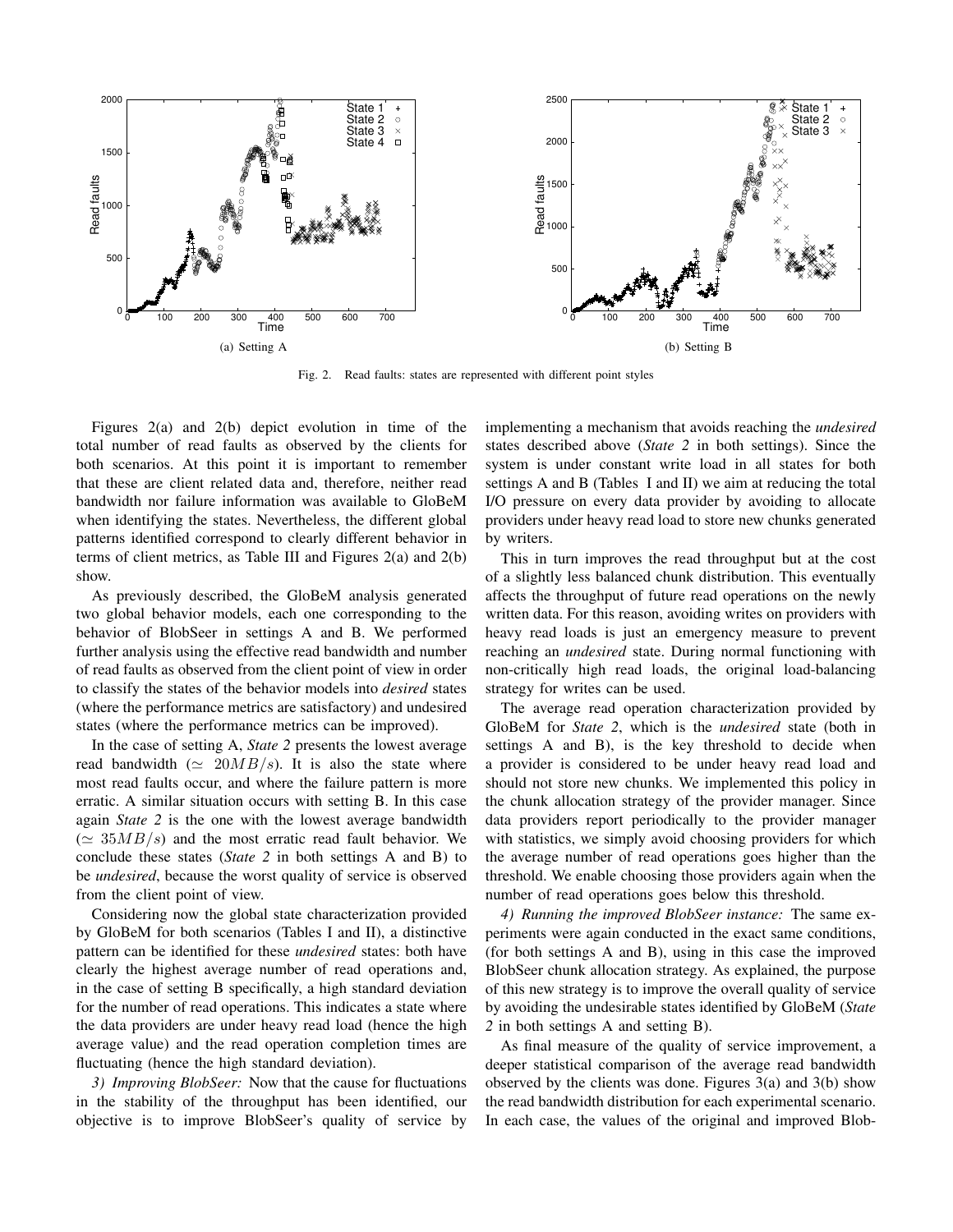

Fig. 3. Read bandwidth stability: distribution comparison

Seer version are compared. Additionally, Table IV shows the average and standard deviation observed in each experimental setting.

TABLE IV STATISTICAL DESCRIPTORS FOR READ BANDWIDTH (MB/S)

| Scenario                      | mean $(MB/s)$ | standard deviation |
|-------------------------------|---------------|--------------------|
| Setting A - Initial           | 24.9          | 9.6                |
| Setting A - Advanced strategy | 27.5          | 7.3                |
| Setting B - Initial           | 44.7          | 10.5               |
| Setting B - Advanced strategy | 44.7          | 8.4                |

The results seem to indicate a clear improvement (especially in setting A). However, in order to eliminate the possibility of reaching this conclusion simply because of different biases in the monitoring samples, we need further statistical assessment. In order to declare the results obtained using the improved BlobSeer implementation (depicted in Figures 3(a) and 3(b) and Table IV) as statistically meaningful with respect to the original implementation, we need to ensure that the different monitoring samples are in fact obtained from different probability distributions. This would certify that the quality of service improvement observed is real, and not a matter of simple bias.

To this end, we ran the Kolmogorov-Smirnov statistical test [21], on both the initial read bandwidth results and the improved read bandwidth results. This test essentially takes two samples as input and outputs a *p-value*, which must be smaller than 0*.*01 in order to conclude that they originate from two different probability distributions. The obtained pvalues, represented in Table V clearly shows that our results successfully passed the test.

TABLE V KOLMOGOROV-SMIRNOV TEST RESULTS

| Scenario  | p-value       |
|-----------|---------------|
| Setting A | $2.098e - 14$ |
| Setting B | 0.004529      |

Finally, the results show a clear quality of service improve-

ment in both settings A and B. In setting A, the average read bandwidth shows a 10% increase and, which is more important, the standard deviation was reduced substantially. This indicates a lesser degree of dispersion in the effective read bandwidth observed, and therefore a much more stable bandwidth (for which the difference between the expected bandwidth (the mean value) and the real bandwidth as measured by the client is lower). As it has been said, these read bandwidth mean and standard deviation improvements indicate an significant increase in the overall data access quality of service.

In setting B, the average read bandwidth remained stable, which is understandable given that, as explained in Section III, we are close to the maximum physical hard drive transfer rate limit of the testbed characteristics and, therefore, achieving a higher value is very difficult. Nevertheless, the read bandwidth standard deviation was again significantly reduced, resulting in a much more stable data access and, therefore, improved data access quality of service.

#### V. RELATED WORK

Modeling and characterizing the behavior of large scale distributed systems has been approached in several other contexts. The most basic approach is benchmarking [22], which enables manual analysis of the behavior of a system under different workloads. Other approaches describe the system formally using Colored Petri Nets (CPN) [23] or Abstract State Machines (ASM) [24] in order to reason about behavior. Rood and Lewis [25] propose a multi-state model and several analysis techniques in order to forecast the resources availability, aiming at improving scheduler efficiency. Smith et al. [26] analyze the run times of parallel applications from past executions of similar applications. Barham et al. [27] propose Magpie, a toolchain for automatically extracting a system's workload under realistic operating conditions. Finally, in the same line Pan et al. [28] propose a tool for black-box diagnosis of MapReduce systems, aimed at discovering problems and bottlenecks.